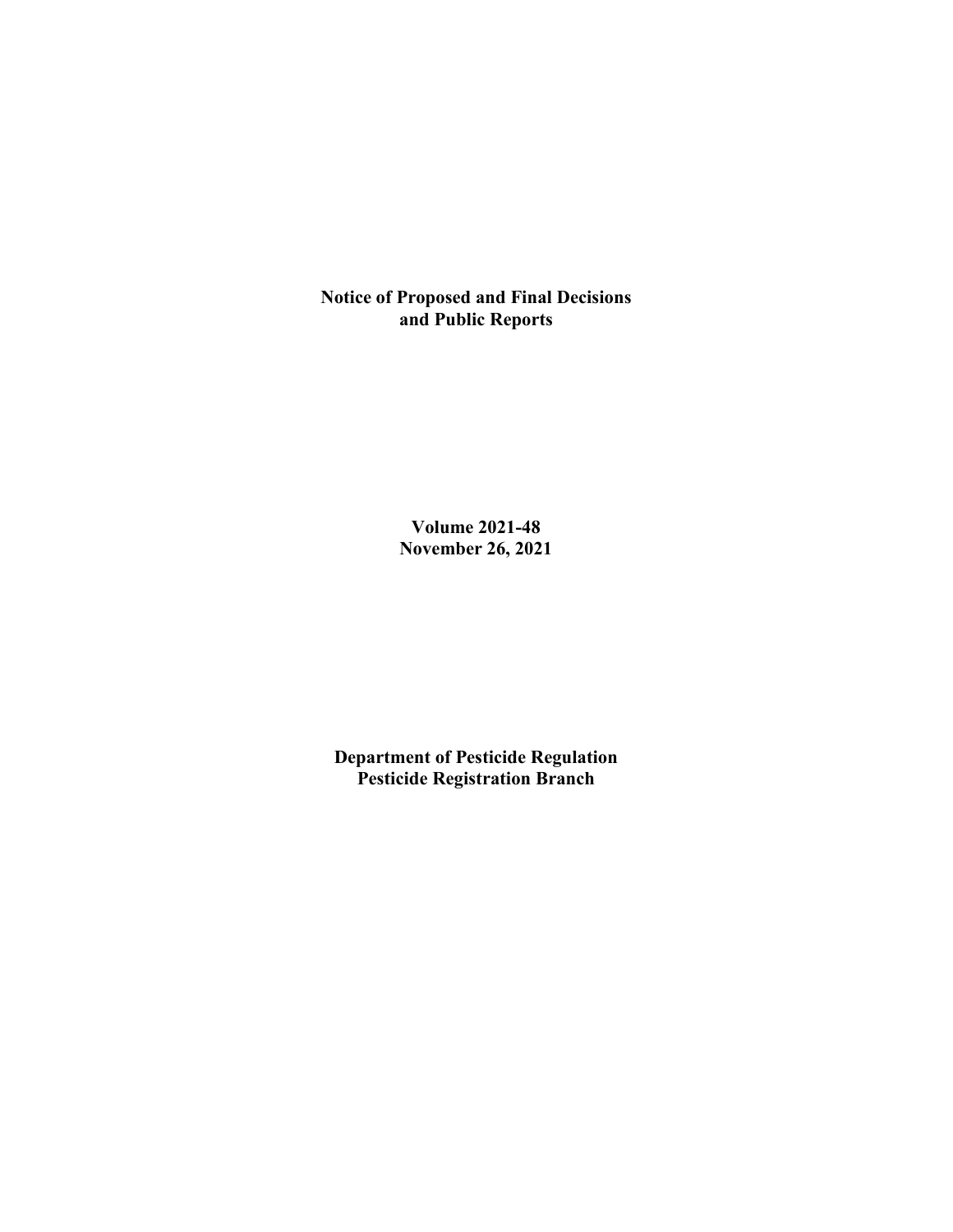## **NOTICE OF FINAL DECISIONS TO REGISTER PESTICIDE PRODUCTS AND WRITTEN EVALUATION**

Pursuant to Title 3, California Code of Regulations section 6255, the Director of the Department of Pesticide Regulation (DPR), files this Notice of Final Decisions to Register Pesticide Products with the Secretary of the Resources Agency for posting. This notice must remain posted for a period of 30 days for public inspection. Between the time DPR posts a proposed registration decision for public comment and DPR makes a final decision regarding the product, nonsignificant changes may be made to the product label (e.g., revising the product name, changing a master label to an end-use marketing label, correcting typographical errors). If the changes are not significant, DPR will not re-notice the product for public review and comment. However, if significant changes are made to the product label that substantially affect DPR's analysis on direct or indirect significant adverse environmental or human health impacts that can reasonably be expected to occur from the proposed decision, DPR will re-notice the product label for public review and comment.

In addition, for any product that is posted proposed to register as a conditional registration, the registrant may address the conditions of registration by providing the appropriate data or modifying the product label (e.g., remove use site, add "not for use in California" to a use site) during the posting period. If the registrant adequately addresses the conditions of registration during the posting period and the resulting change to the product label is not significant such that DPR must re-post the product label for review and public comment, DPR will post the product below, but will no longer have a "conditional" designation by the registration type.

For information about submitting a request for any documents related to this notice, please visit [https://www.cdpr.ca.gov/public\\_r.htm.](https://www.cdpr.ca.gov/public_r.htm)

To view the public report that was issued when the product was proposed for registration, click on the hyperlinked Tracking Number for the product.

*Tracking Number with hyperlink to public report – (EPA Registration Number) Applicant / Brand Name*

[291272](https://www.cdpr.ca.gov/docs/registration/nod/public_reports/291272.pdf) - (10250 - 57) HEMPEL (USA), INC. HEMPAGUARD X7 89900 USE: ANTI-FOULANT(MARINE) - FOR USE BY CERTIFIED APPLICATORS ONLY FOR THE CONTROL OF BARNACLES, ALGAE, CORAL, AND OTHER MARINE FOULING ORGANISMS ON VESSELS LONGER THAN 25 METERS TYPE: SECTION 3 REGISTRATION - ACTIVE INGREDIENT(S): COPPER 2-PYRIDINETHIOL-1-OXIDE CAS NUMBER(S): 14915-37-8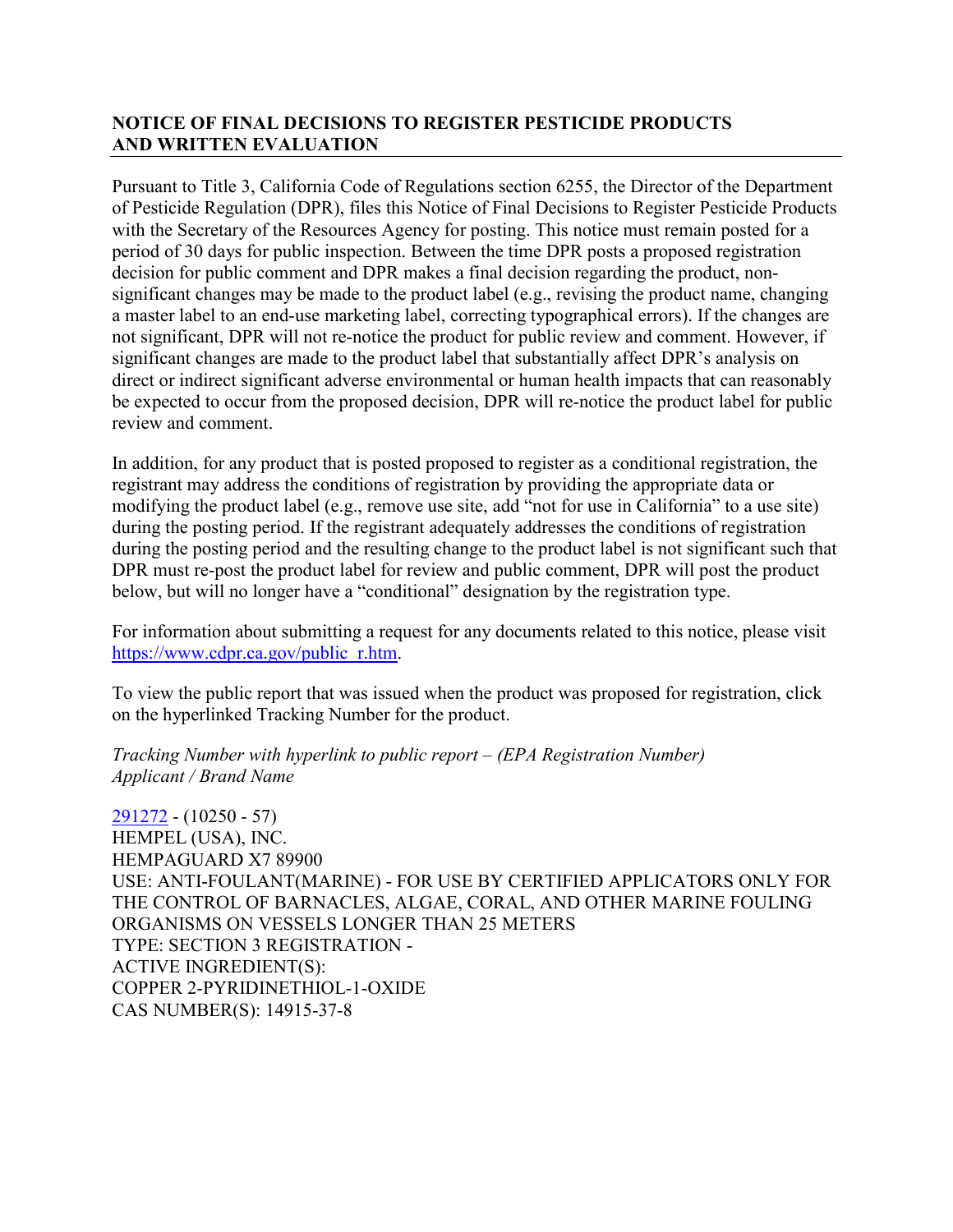# **Notice of Final Decisions to Register (Continued) Page 2**

 $296064 - (2693 - 193)$  $296064 - (2693 - 193)$ INTERNATIONAL PAINT LLC AQUA-ONE USE: ANTI-FOULANT(MARINE) - FOR THE CONTROL OF MARINE FOULING ORGANISMS SUCH AS BARNACLES, ZEBRA MUSSELS, AND ALGAE ON FIBERGLASS, WOOD, AND PROPERLY PRIMED METAL BOAT HULLS IN ALL WATERS TYPE: SECTION 3 REGISTRATION - ACTIVE INGREDIENT(S): COPPER OXIDE (OUS) CAS NUMBER(S): 1317-39-1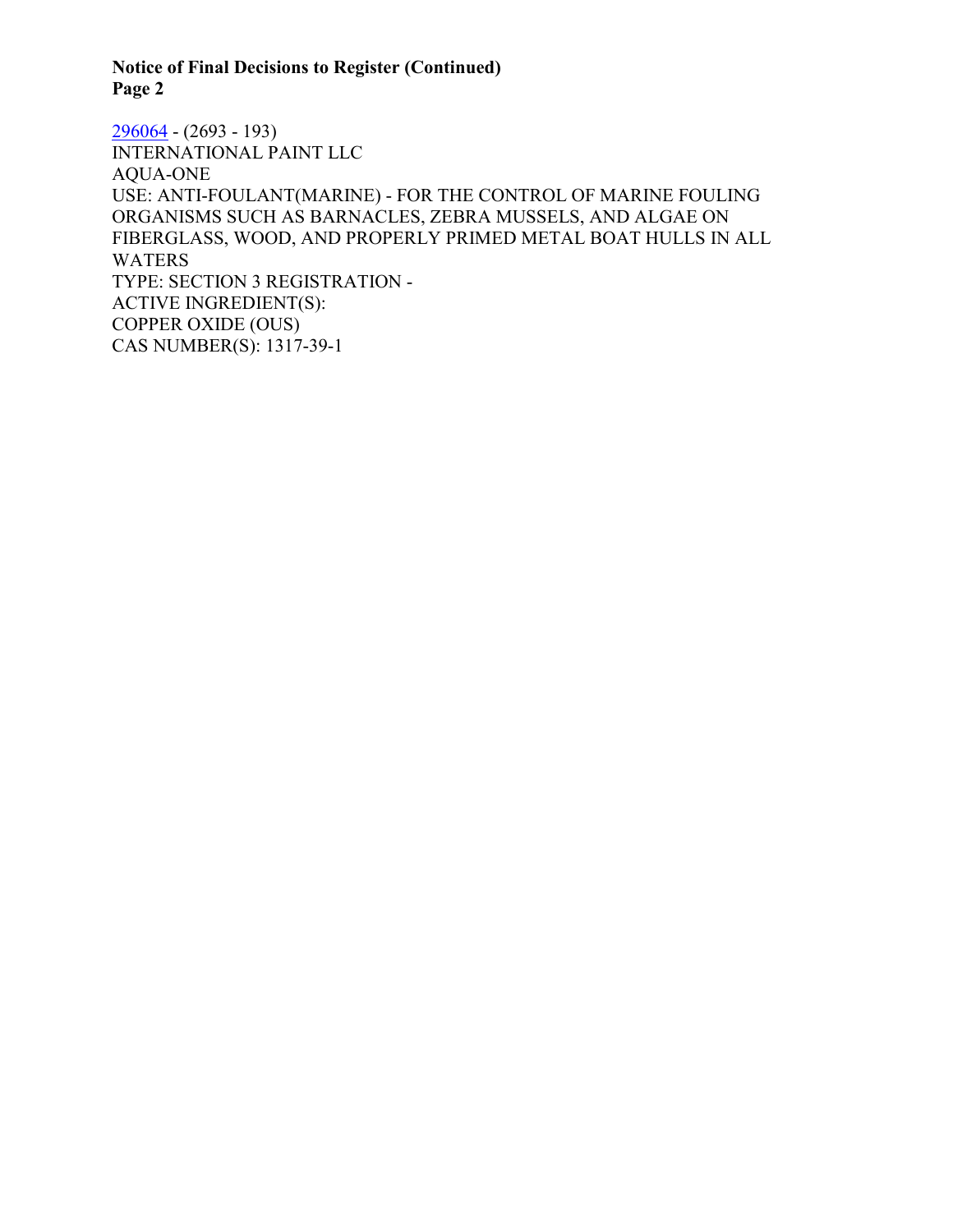# **Notice of Final Decisions to Register (Continued) Page 3**

#### **Written Evaluation**

Pursuant to Title 3, California Code of Regulations section 6254, this notice includes a written evaluation of significant environmental points raised in comments submitted during the review and comment period required by Title 3, California Code of Regulations section 6253 for any of the products listed above.

## **DPR received no comments on the above listed products.**

*Original signed by Ann Hanger for 11/23/2021*

 Tulio Macedo, Chief Pesticide Registration Branch

Dated